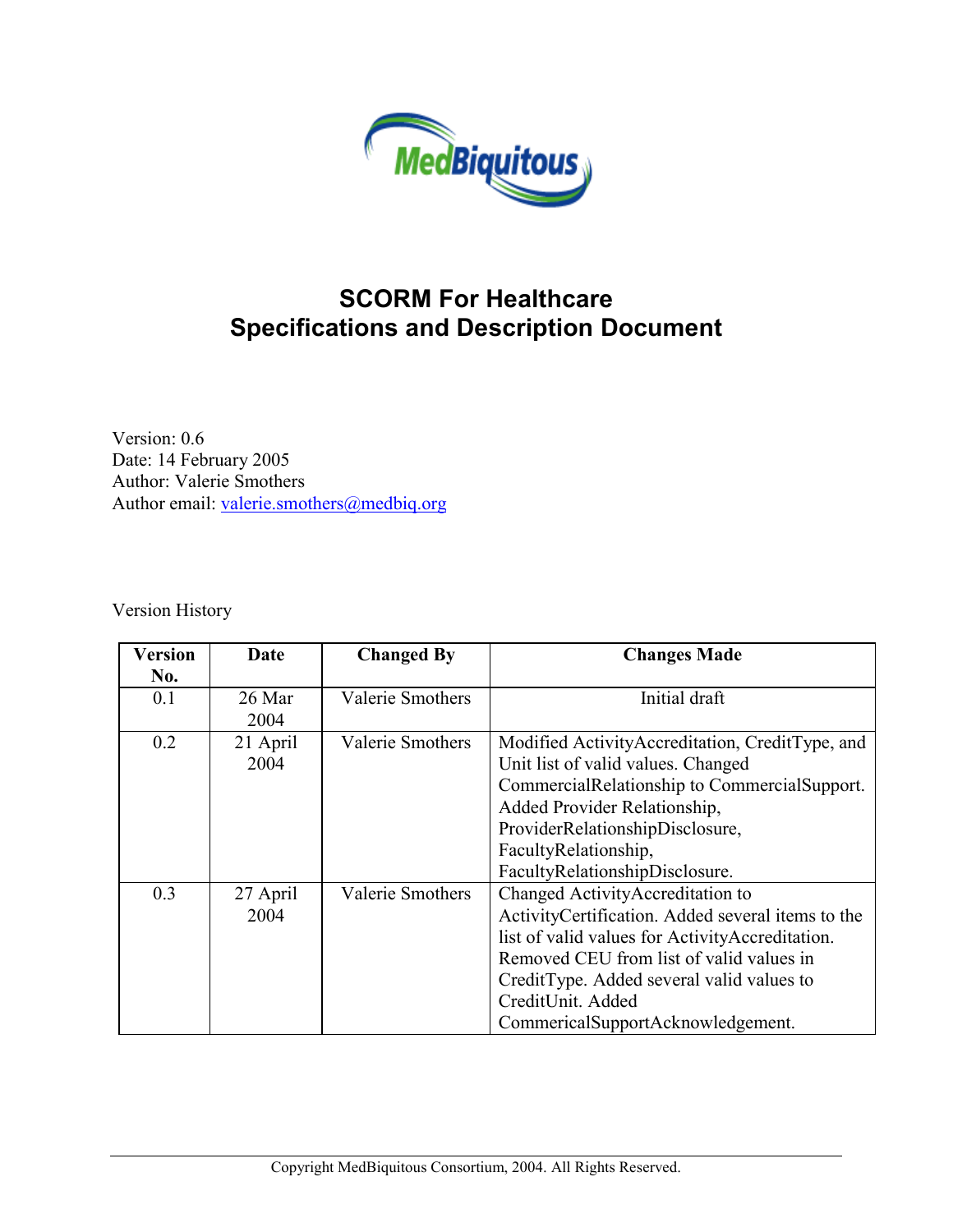| 0.4 | 31 August   | <b>Valerie Smothers</b> | Changed MedicalMetadata to                      |
|-----|-------------|-------------------------|-------------------------------------------------|
|     | 2004        |                         | healthcareMetadata, changed MedicalEducation    |
|     |             |                         | to healthcareEducation, changed filename to     |
|     |             |                         | healthcaremetadata, changed Medical LOM to      |
|     |             |                         | Healthcare LOM. Added learning outcomes to      |
|     |             |                         | classification purpose vocabulary. Added        |
|     |             |                         | appendix for provider accreditation types. Used |
|     |             |                         | the SCORM LangString for the                    |
|     |             |                         | offLabelDescription,                            |
|     |             |                         | commercialSupportAcknowledgement,               |
|     |             |                         | providerRelationshipDisclosure, and             |
|     |             |                         | facultyRelationshipDisclosure elements.         |
|     |             |                         | Changed elements to lower case to be consistent |
|     |             |                         | with LOM. Added contact, target Audience,       |
|     |             |                         | specialty, and profession elements.             |
| 0.5 | 27 Sep 2004 | <b>Valerie Smothers</b> | Separated out Healthcare LOM as a separate      |
|     |             |                         | specification.                                  |
| 0.6 | 14 Feb 2005 | <b>Valerie Smothers</b> | Changed MEDBIQ-SCORM to SCORM for               |
|     |             |                         | Healthcare.                                     |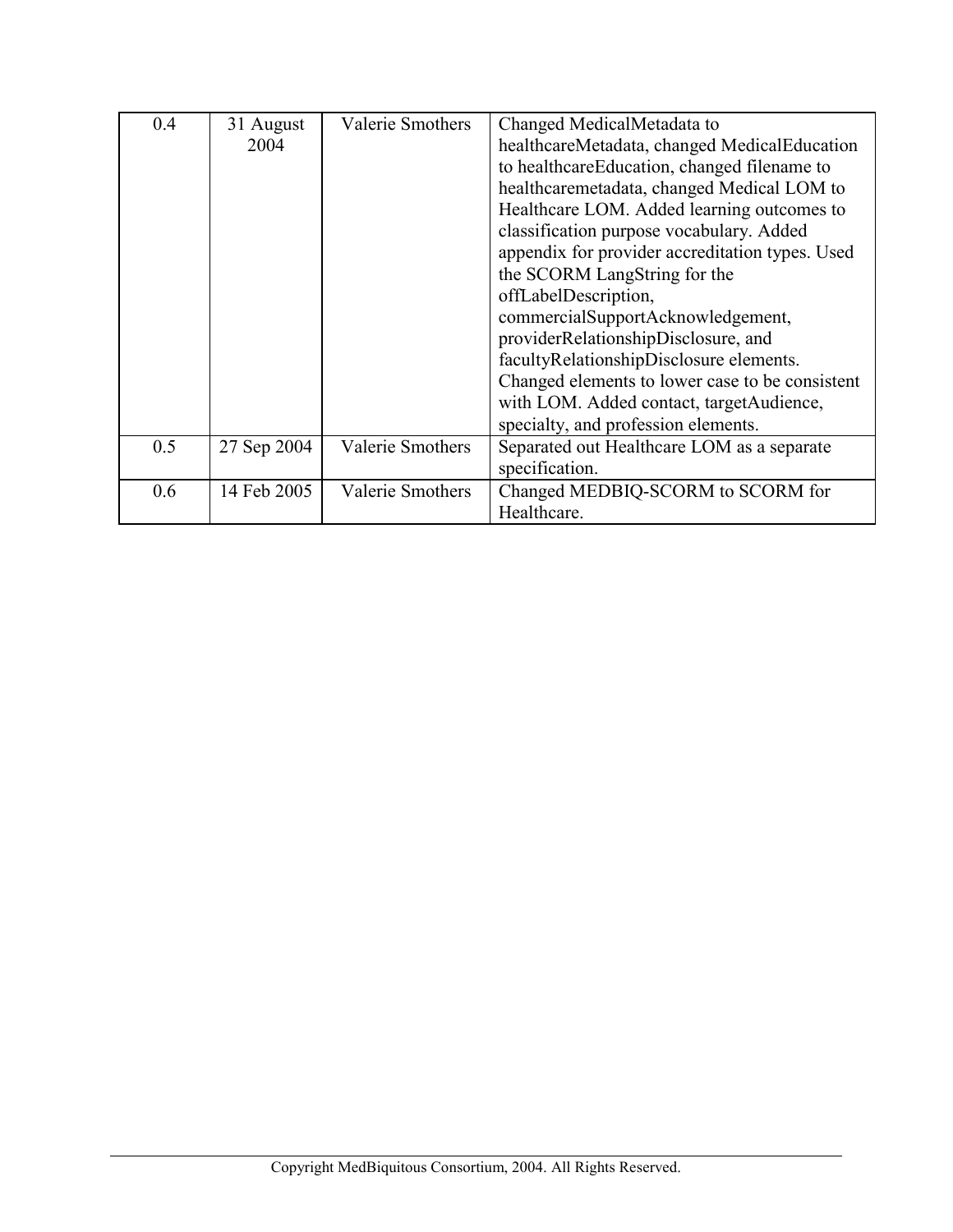### <span id="page-2-0"></span>**MedBiquitous Consortium XML Public License and Terms of Use**

MedBiquitous XML (including schemas, specifications, sample documents, Web services description files, and related items) is provided by the copyright holders under the following license. By obtaining, using, and or copying this work, you (the licensee) agree that you have read, understood, and will comply with the following terms and conditions.

The Consortium hereby grants a perpetual, non-exclusive, non-transferable, license to copy, use, display, perform, modify, make derivative works of, and develop the MedBiquitous XML for any use and without any fee or royalty, provided that you include the following on ALL copies of the MedBiquitous XML or portions thereof, including modifications, that you make.

- 1. Any pre-existing intellectual property disclaimers, notices, or terms and conditions. If none exist, the following notice should be used: "Copyright © [date of XML release] MedBiquitous Consortium. All Rights Reserved. http://www.medbiq.org"
- 2. Notice of any changes or modification to the MedBiquitous XML files.
- 3. Notice that any user is bound by the terms of this license and reference to the full text of this license in a location viewable to users of the redistributed or derivative work.

In the event that the licensee modifies any part of the MedBiquitous XML, it will not then represent to the public, through any act or omission, that the resulting modification is an official specification of the MedBiquitous Consortium unless and until such modification is officially adopted.

THE CONSORTIUM MAKES NO WARRANTIES OR REPRESENTATIONS, EXPRESS OR IMPLIED, WITH RESPECT TO ANY COMPUTER CODE, INCLUDING SCHEMAS, SPECIFICATIONS, SAMPLE DOCUMENTS, WEB SERVICES DESCRIPTION FILES, AND RELATED ITEMS. WITHOUT LIMITING THE FOREGOING, THE CONSORTIUM DISCLAIMS ANY IMPLIED WARRANTIES OF MERCHANTABILITY OR FITNESS FOR A PARTICULAR PURPOSE AND ANY WARRANTY, EXPRESS OR IMPLIED, AGAINST INFRINGEMENT BY THE MEDBIQUITOUS XML OF ANY THIRD PARTY PATENTS, TRADEMARKS, COPYRIGHTS OR OTHER RIGHTS. THE LICENSEE AGREES THAT ALL COMPUTER CODES OR RELATED ITEMS PROVIDED SHALL BE ACCEPTED BY LICENSEE "AS IS". THUS, THE ENTIRE RISK OF NON-PERFORMANCE OF THE MEDBIQUITOUS XML RESTS WITH THE LICENSEE WHO SHALL BEAR ALL COSTS OF ANY SERVICE, REPAIR OR CORRECTION.

IN NO EVENT SHALL THE CONSORTIUM OR ITS MEMBERS BE LIABLE TO THE LICENSEE OR ANY OTHER USER FOR DAMAGES OF ANY NATURE, INCLUDING, WITHOUT LIMITATION, ANY GENERAL, DIRECT, INDIRECT, INCIDENTAL, CONSEQUENTIAL, OR SPECIAL DAMAGES, INCLUDING LOST PROFITS, ARISING OUT OF ANY USE OF MEDBIQUITOUS XML.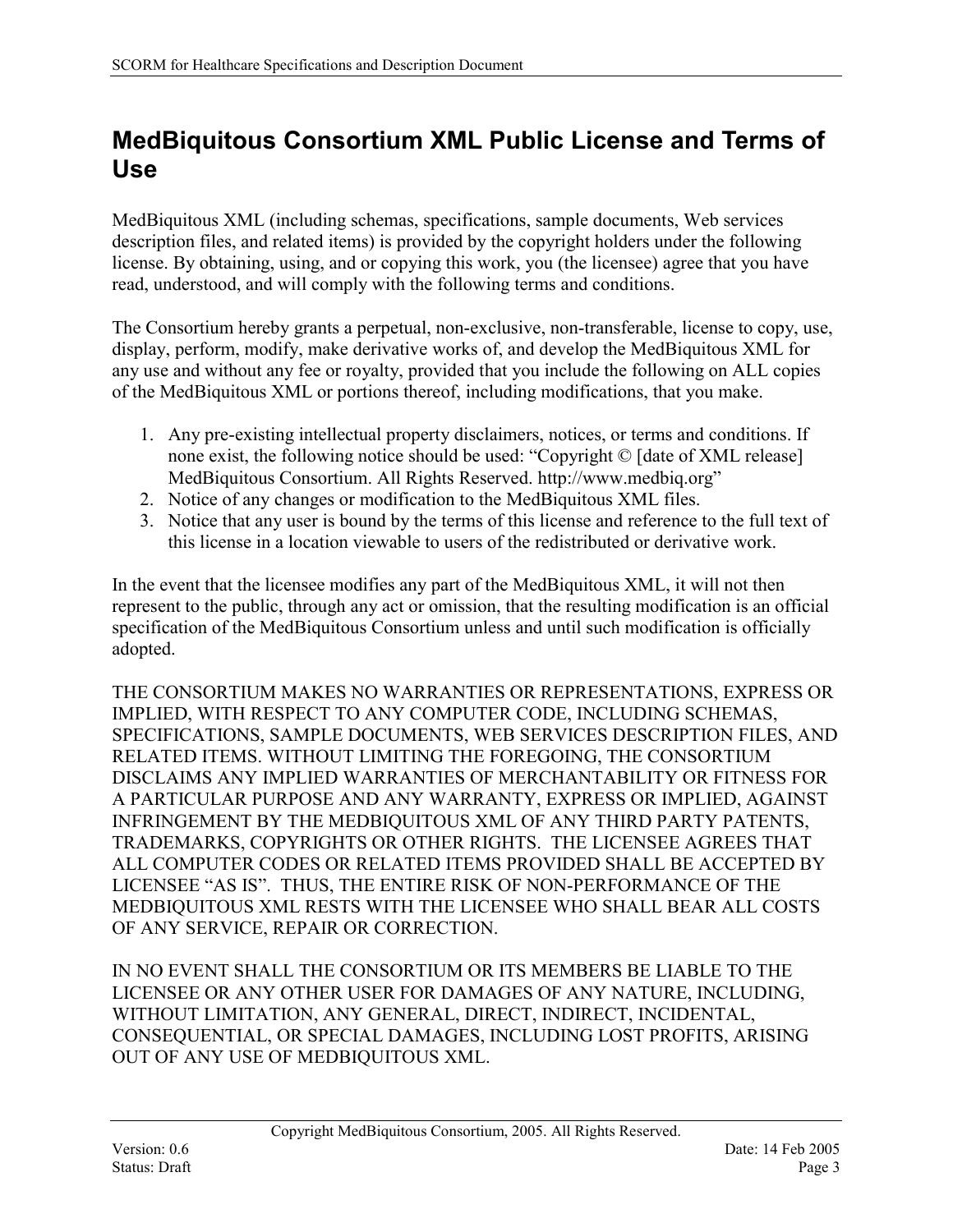LICENSEE SHALL INDEMNIFY THE CONSORTIUM AND EACH OF ITS MEMBERS FROM ANY LOSS, CLAIM, DAMAGE OR LIABILITY (INCLUDING, WITHOUT LIMITATION, PAYMENT OF ATTORNEYS' FEES AND COURT COSTS) ARISING OUT OF MODIFICATION OR USE OF THE MEDBIQUITOUS XML OR ANY RELATED CONTENT OR MATERIAL BY LICENSEE.

LICENSEE SHALL NOT OBTAIN OR ATTEMPT TO OBTAIN ANY PATENTS, COPYRIGHTS OR OTHER PROPRIETARY RIGHTS WITH RESPECT TO THE MEDBIQUITOUS XML.

THIS LICENSE SHALL TERMINATE AUTOMATICALLY IF LICENSEE VIOLATES ANY OF ITS TERMS AND CONDITIONS.

The name and trademarks of the MedBiquitous Consortium and its members may NOT be used in advertising or publicity pertaining to MedBiquitous XML without specific, prior written permission. Title to copyright in MedBiquitous XML and any associated documentation will at all times remain with the copyright holders.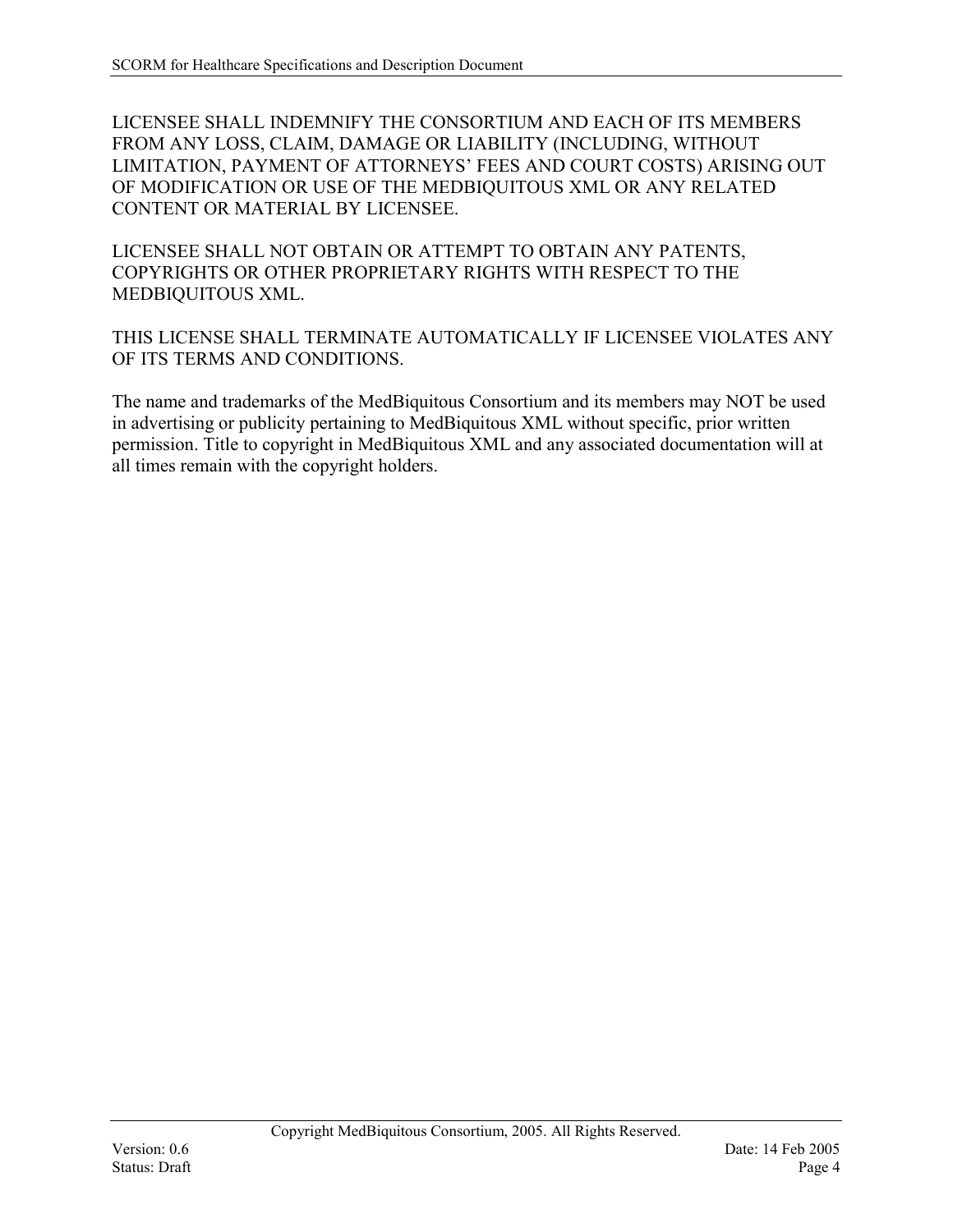# **Table of Contents**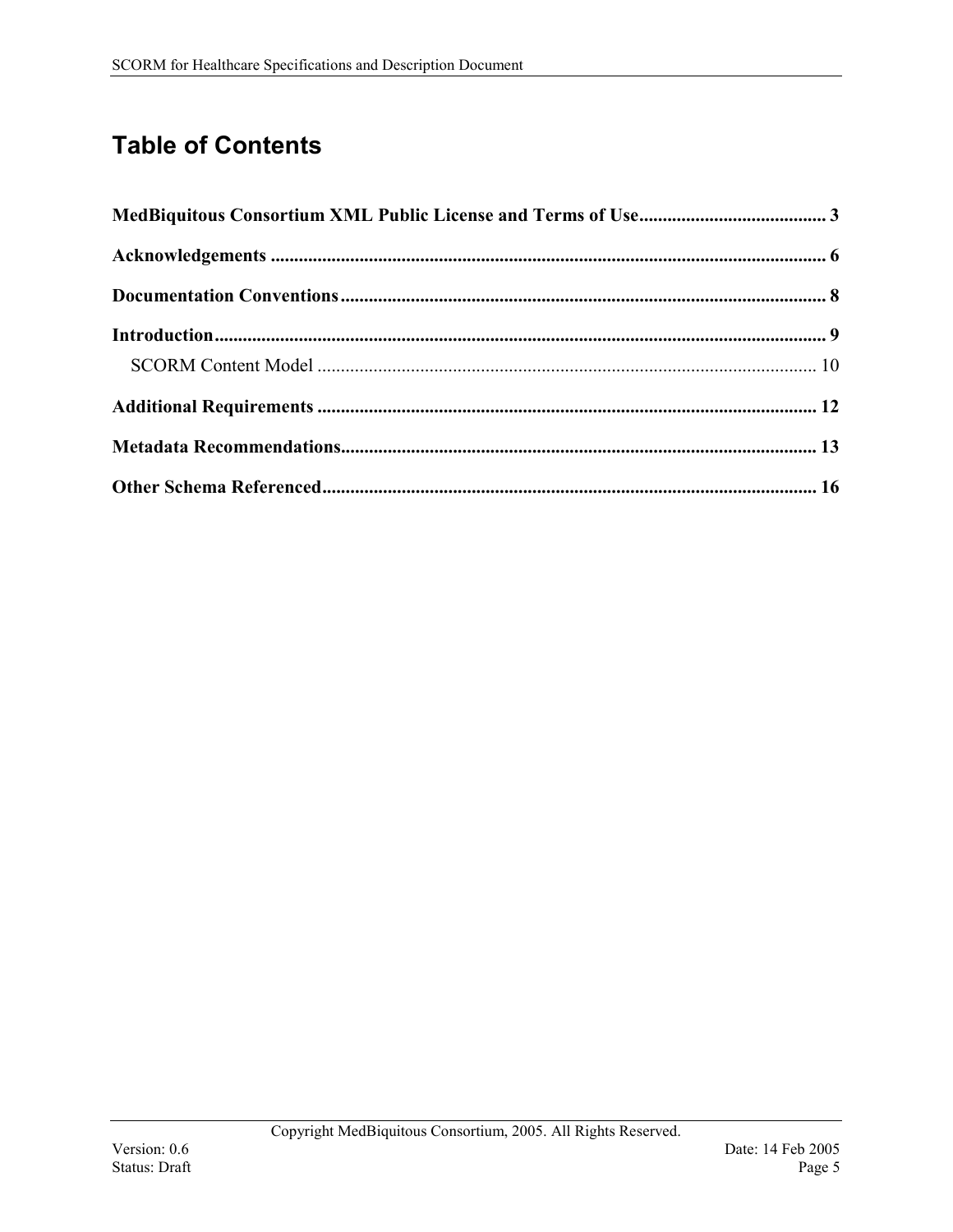### <span id="page-5-0"></span>**Acknowledgements**

- Nancy Davis, Chair, American Academy of Family Physicians
- Suzanne Armstrong, American Academy of Otolaryngology-Head and Neck Surgery
- Mary Carol Badat, American Academy of Pediatrics
- Morgan Bantly, Veterans Administration
- Chris Candler, M.D., HEAL, Association of American Medical Colleges
- Antony Chan, American Academy of Pediatrics
- David Davies, Ph.D., IVIMEDS
- Sharon Dennis, Ph.D., HEAL, University of Utah
- Shona Dippie, HEAL, University of Utah
- Michael Fordis, MD, Baylor College of Medicine
- Nancy Gathany, Centers for Disease Control and Prevention
- Stu Gilman, Veteran's Administration
- Gray Harriman, American Academy of Ophthalmology
- William Hersh, M.D., Oregon Health and Sciences University
- Jack Kues, Ph.D., University of Cininnati
- Tao Le, M.D., MedSn
- Greg Long, Accelera
- Ross Martin, MD, Pfizer
- Jim Martino, Ph.D., Johns Hopkins University
- Tarun Mathur, Medsn
- Jackie Mayhew, American Heart Assoiciation
- Sandra McIntyre, HEAL, University of California, Los Angeles
- Leigh McKinney, American Academy of Family Physicians
- John Meyer, Elsevier Science
- Sean McKenna, CTSNet
- Nina Pasini, Carnegie Mellon University
- Morgan Passiment, Association of American Medical Colleges
- Laurie Posey, M.Ed. , Association of Academic Health Centers
- Jorge Ruiz, M.D., University of Miami
- Maureen Doyle Scharff, Johnson & Johnson
- Amy Scott, Joint ADL Co-Lab
- Deborah Sher, Veterans Administration
- Sebastian Uijdehaage, Ph.D., HEAL, University of California, Los Angeles
- Debbie Ung, Accelera
- Charles Willis, American Medical Association
- Andrea Young, Centers for Disease Control and Prevention

This specification is a profile of SCORM 2004, developed by the Advanced Distributed Learning Initiative (ADL). For more information, visit [http://www.adlnet.org.](http://www.adlnet.org/)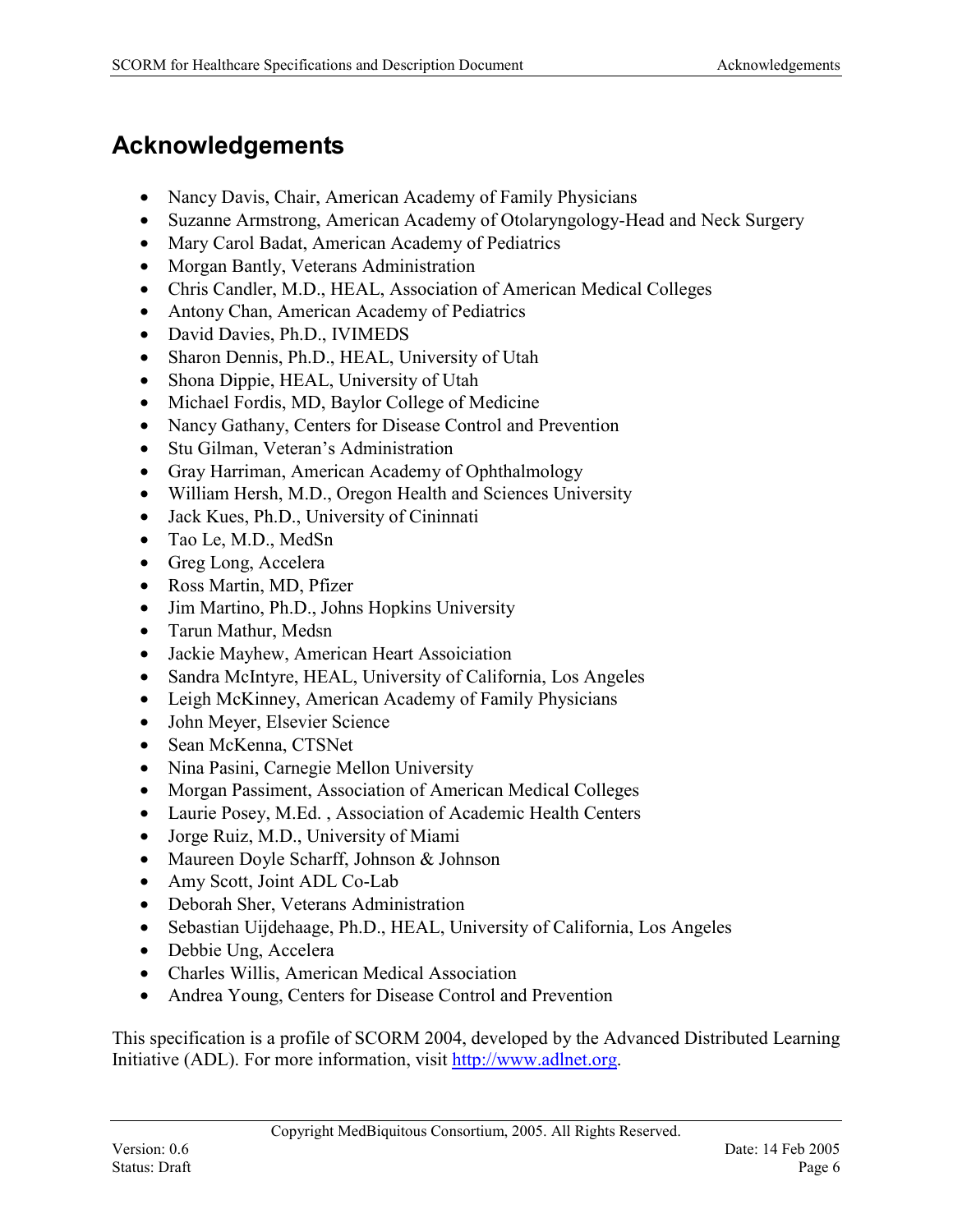Specification authors also received technical guidance from members of the MedBiquitous Technical Steering Committee.

- Joel Farrell, IBM, Technical Steering Committee Chair
- Todd Freter, Sun Microsystems
- Scott Hinkelman, IBM
- Dan Rehak, Carnegie Mellon University
- Darin McBeath, Elsevier Science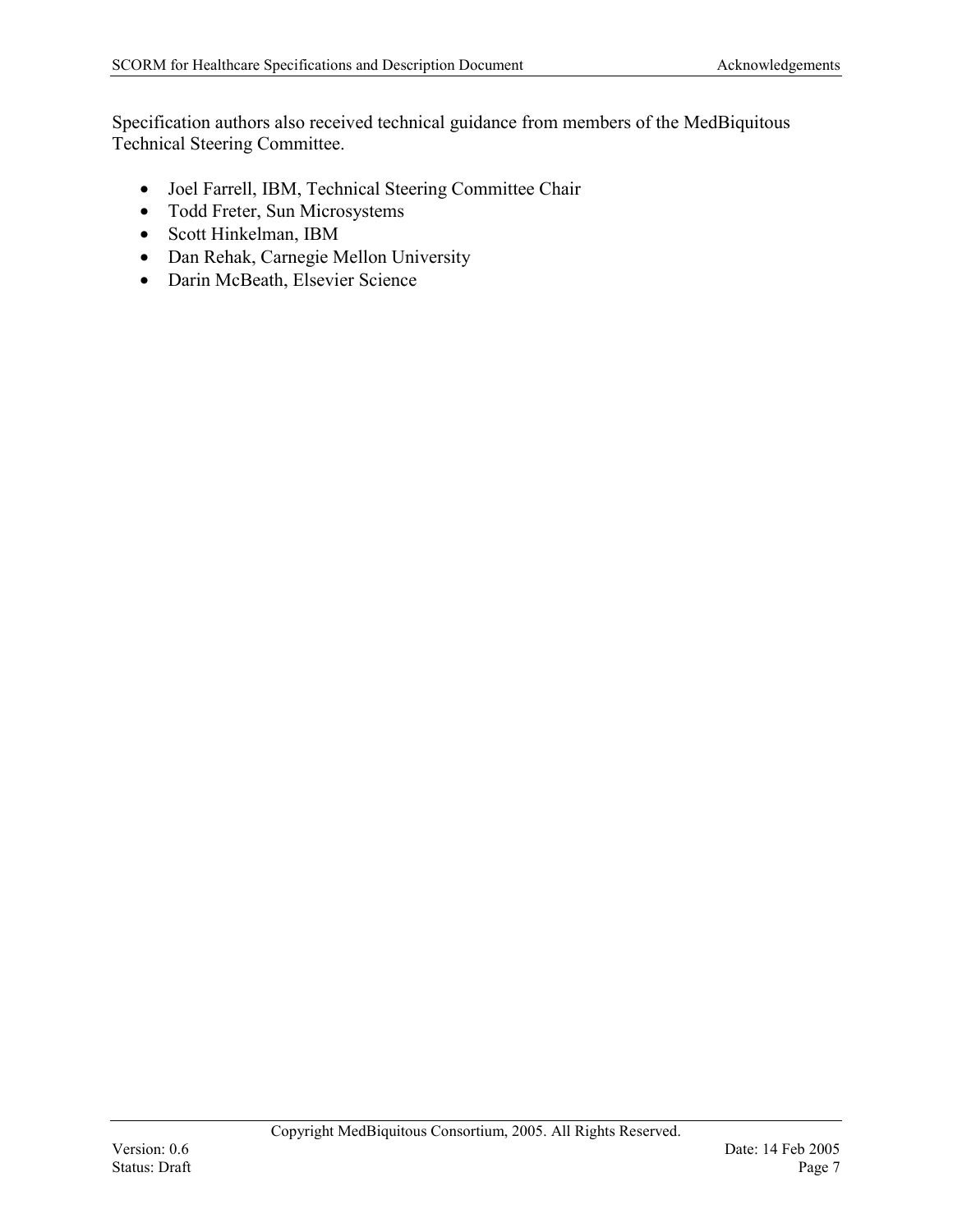# <span id="page-7-0"></span>**Documentation Conventions**

This document uses the following conventions.

| <b>Documentation Conventions</b> |                                                                                        |
|----------------------------------|----------------------------------------------------------------------------------------|
| <b>Convention</b>                | <b>Description</b>                                                                     |
| monospaced type                  | Sample XML tags, code, schema, or portion<br>thereof                                   |
| <b>BoldText</b>                  | When used with an XML tag name, indicates<br>that the element contains sub-elements    |
| <i><b>Italicized Text</b></i>    | When used in an XML tag description, an<br>attribute of the XML tag.                   |
| Tag description                  | Shading indicated that the tag is further<br>described in a later part of the document |

The following graphical standards are used for the XML diagrams in this document.



*Graphical Standards from TIBCO's Turbo XML, Copyright TIBCO Software Inc.*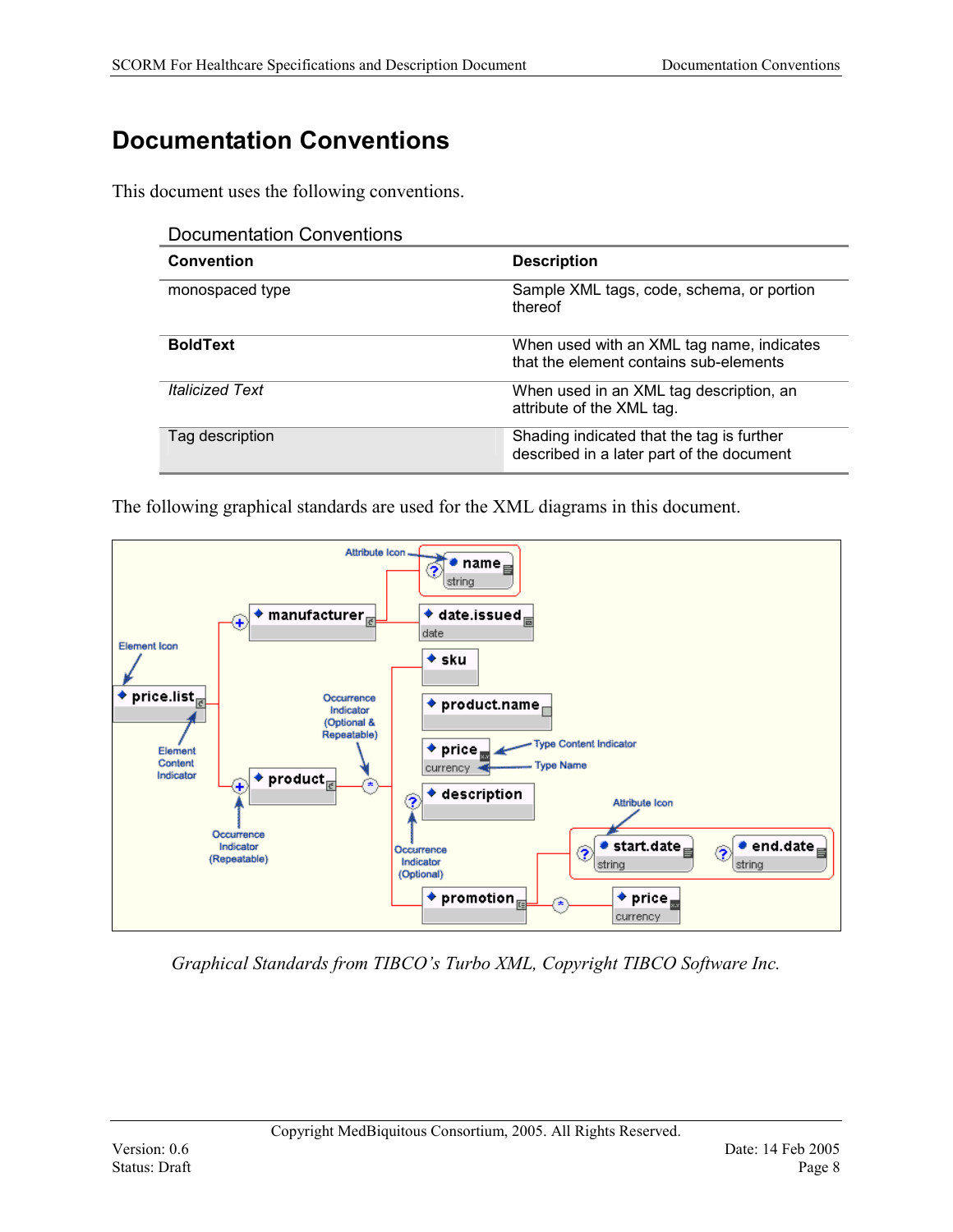### <span id="page-8-0"></span>**Introduction**

This document describes the SCORM for Healthcare, the MedBiquitous SCORM Profile, in detail. It is intended for use by anyone who wants to develop tools or implement electronic systems for managing online modules of healthcare education that are accessible, reusable, durable, and interoperable. The status of the document is indicated at the bottom of the page; draft documents are subject to review and approval through the MedBiquitous standards development process (see

http://www.medbig.org/about\_us/consortium\_process/processdocument.pdf).

The objective of the SCORM for Healthcare is to customize SCORM to address the needs of healthcare educators and learners.

SCORM is a suite of standards for online education that enables interoperability of learning content. SCORM implements a modular approach to online learning that aggregates discrete units of digital instruction called learning objects. Learning objects are self-contained and may be reused in multiple contexts and environments, including online courses, knowledge management systems, and performance support systems.

Learning Object Metadata (LOM) provides descriptive information about a learning object. Just as a label on a container provides information on what's inside, learning object metadata provides information on a learning module, including the title, author, description, keywords, educational objective, and other relevant information. This information helps learners and content developers to find just the right piece of instruction. Learners can use the learning object as a mini-course, and content developers can include the learning object in a new course.

The SCORM technical framework and the LOM metadata standard provide a basic structure for describing learning objects and aggregations of learning objects. These standards do not address some of the special requirements for healthcare education, including disclosure of financial interests, implementation of medical taxonomies, and indication of continuing education credits. SCORM for Healthcare addresses these special requirements and others. SCORM for Healthcare extends the LOM standard and provides custom vocabularies for some metadata elements. This LOM profile is called Healthcare LOM. SCORM for Healthcare is simply a version of SCORM that implements Healthcare LOM. For more information about Healthcare LOM, see the Healthcare Learning Object Metadata Specifications and Description document.

SCORM for Healthcare does not customize other parts of the SCORM framework, such as the SCORM Run-time Environment, Simple Sequencing and Navigation, and Content Packaging standards.

This document provides technical information on the SCORM for Healthcare specification itself; the SCORM for Healthcare Implementation Guide provides further information on instructional design and content development aspects of implementing SCORM within a medical or healthcare organization or community. (development pending)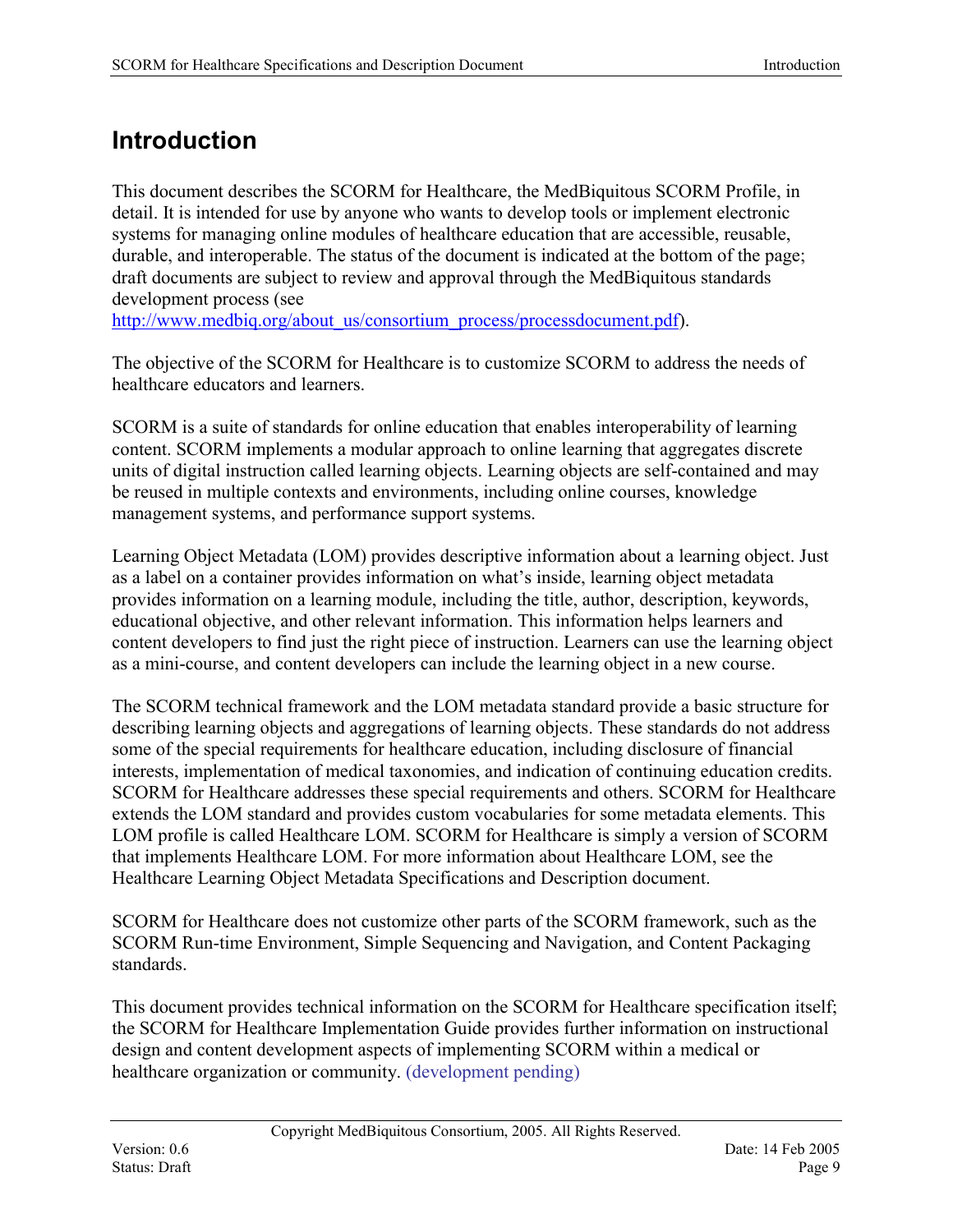### <span id="page-9-0"></span>*SCORM Content Model*

The process of creating online learning experiences involves bringing together a number of different resources - such as text, images, and applications - in a cohesive and instructionally meaningful way. The SCORM Content Model describes the components used to build a learning experience from reusable learning resources. The Content Model also defines how constituent sharable and reusable learning resources are aggregated to compose higher-level units of instruction. The following figure shows how simple text fragments, images, and code fragments can be assembled into a shareable content object.



*Aggregating Assets Into More Complex Learning Resources Copyright Advanced Distributed Learning, 2003* 

The following table describes the components of the SCORM Content Model.

| The SCORM Content Model *         |                                                                                                                                                                                                                                                                                                                                                                                                            |  |
|-----------------------------------|------------------------------------------------------------------------------------------------------------------------------------------------------------------------------------------------------------------------------------------------------------------------------------------------------------------------------------------------------------------------------------------------------------|--|
| <b>Component</b>                  | <b>Description</b>                                                                                                                                                                                                                                                                                                                                                                                         |  |
| Asset                             | The most basic of learning resources is an Asset. Assets are an<br>electronic representation of media, such as text, images, sound,<br>assessment objects or any other piece of data that can be rendered<br>by a Web client. Individual Assets are not launchable by a SCORM<br>Conformant LMS. An asset is described at the resource level within<br><b>SCORM Metadata.</b>                              |  |
| Shareable Content Object<br>(SCO) | A SCO is a collection of one or more Assets that represents a<br>single learning resource that can be launched by an LMS. SCOs<br>may be tracked by an LMS using the SCORM Run-Time<br>Environment Data Model. SCOs are intended to be subjectively<br>small units, such that reuse across multiple learning objectives is<br>feasible. A SCO is described at the resource level within SCORM<br>Metadata. |  |
| Activity                          | Activities are cohesive units of instruction used to enable content<br>sequencing based on a set of rules. Activities may be associated<br>with a SCA or SCO, or activities may be used to group other<br>activities. An activity is described at the <i>item</i> level within SCORM<br>Metadata.                                                                                                          |  |
| <b>Content Organization</b>       | A Content Organization is a map that describes cohesive units of<br>instruction (Activities), relates Activities to one another, and may<br>associate learning taxonomies to the Activities (e.g., course,                                                                                                                                                                                                 |  |

Copyright MedBiquitous Consortium, 2005. All Rights Reserved.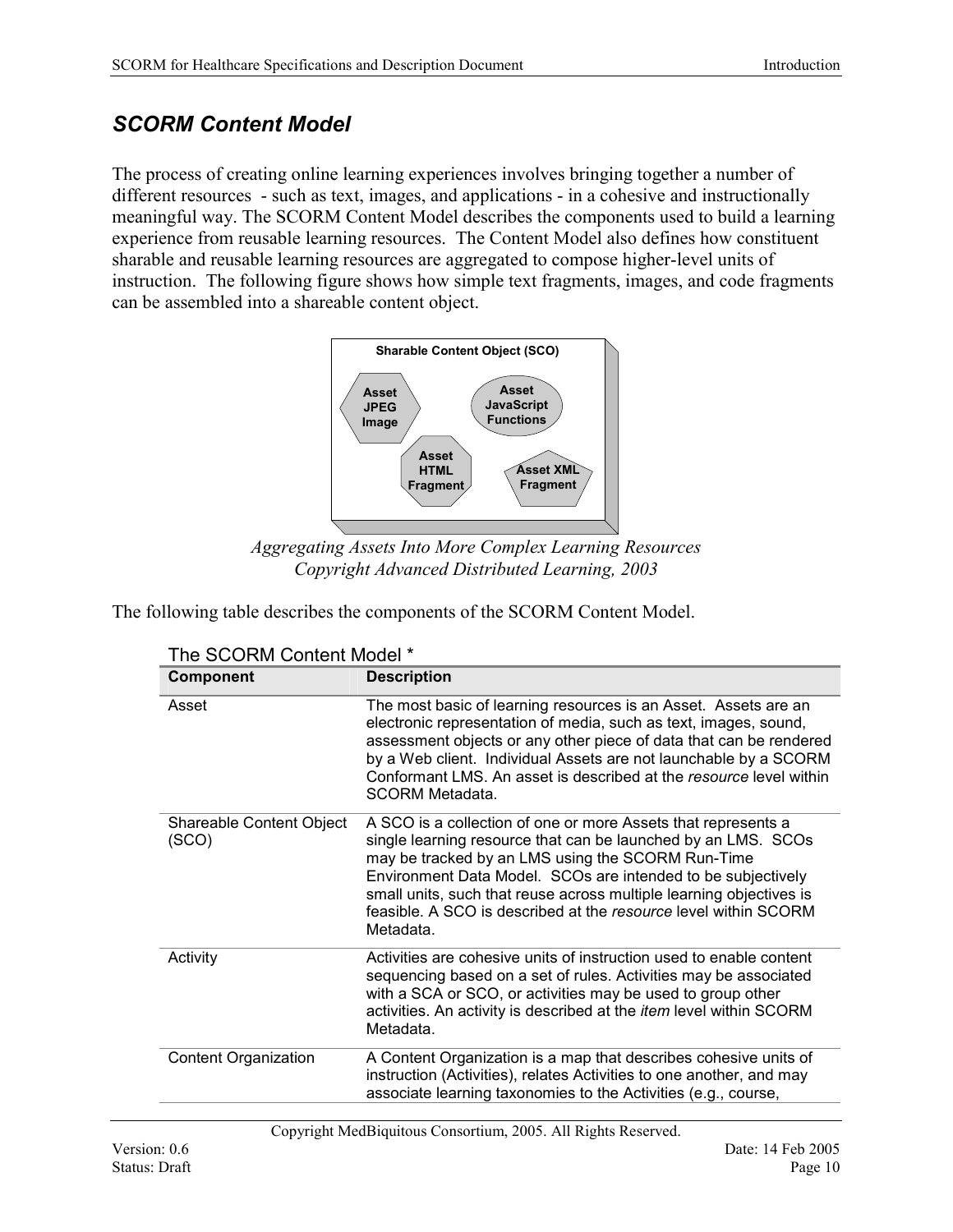| <b>Component</b>           | <b>Description</b>                                                                                              |  |
|----------------------------|-----------------------------------------------------------------------------------------------------------------|--|
|                            | chapter, module, etc.). A Content Organization is described at the<br>organization level within SCORM Metadata. |  |
| <b>Content Aggregation</b> | A Content Aggregation is a collection of learning resources and a<br>Content Organization.                      |  |

\* Text adapted from the SCORM Content Aggregation Model, version 1.3.

The following figure shows the different components of the SCORM content model.



*Resources within a Content Aggregation* 

Learning resources can be associated with metadata using the SCORM Content Package. Metadata requirements are different for each resource, but all resources use the data model defined by the LOM standard. For more information on Content Packaging, the SCORM Content Model, and Sequencing, see the SCORM Content Aggregation Model Version 1.3, available as part of the SCORM 2004 specifications from ADL at: <http://www.adlnet.org/index.cfm?fuseaction=SCORDown>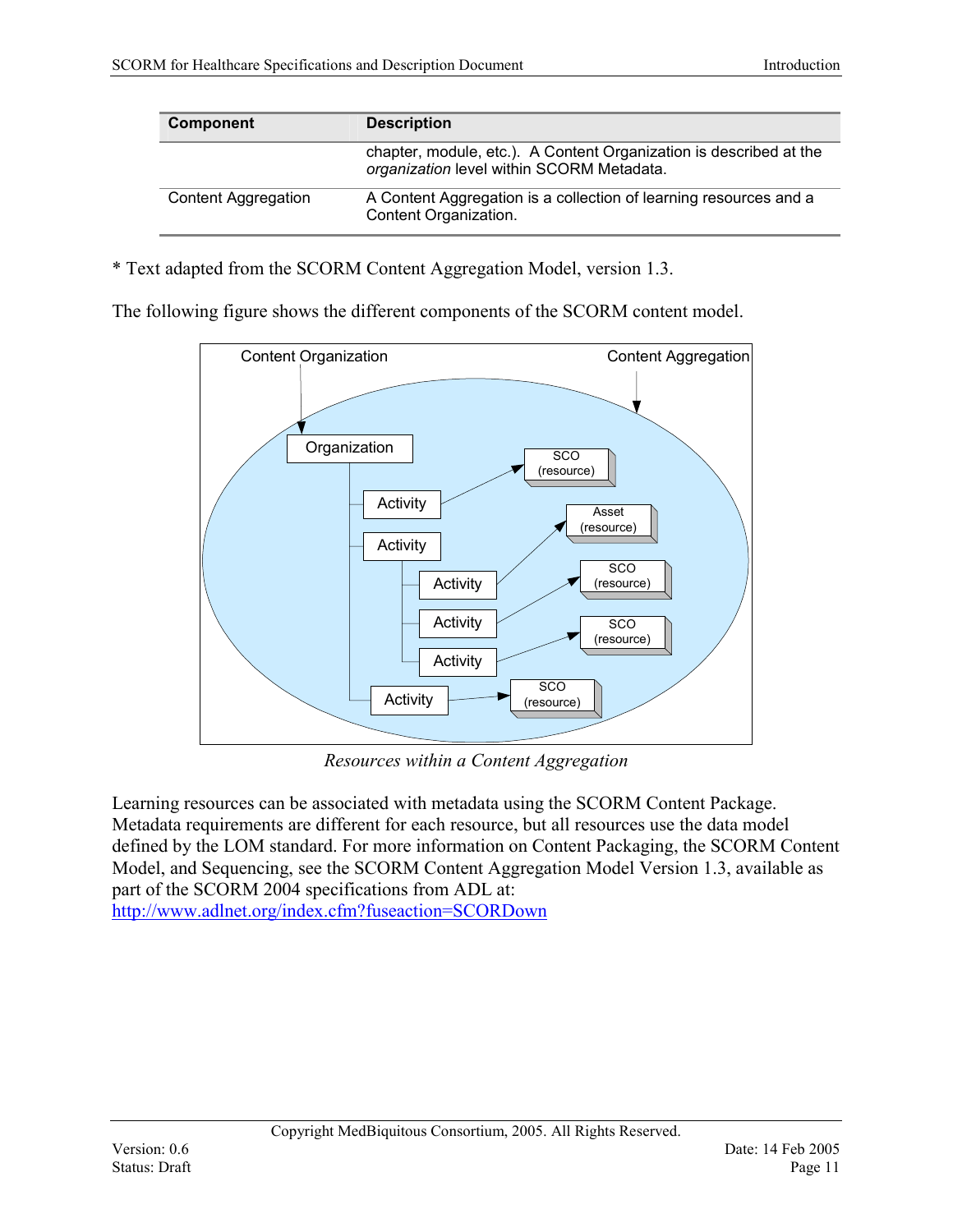# <span id="page-11-0"></span>**Additional Requirements**

To be SCORM for Healthcare conformant, the metadata document must indicate that it is conformant with the LOM version 1.0, SCORM Content Aggregartion Model version 1.3, and Medical LOM version 1 standards. To indicate this conformance, include the following XML code in the metaMetadata section of the metadata record:

<metadataSchema>LOMv1.0</metadataSchema> <metadataSchema>SCORM\_CAM\_v1.3</metadataSchema> <metadataSchema>HEALTHCARE\_LOMv1</metadataSchema>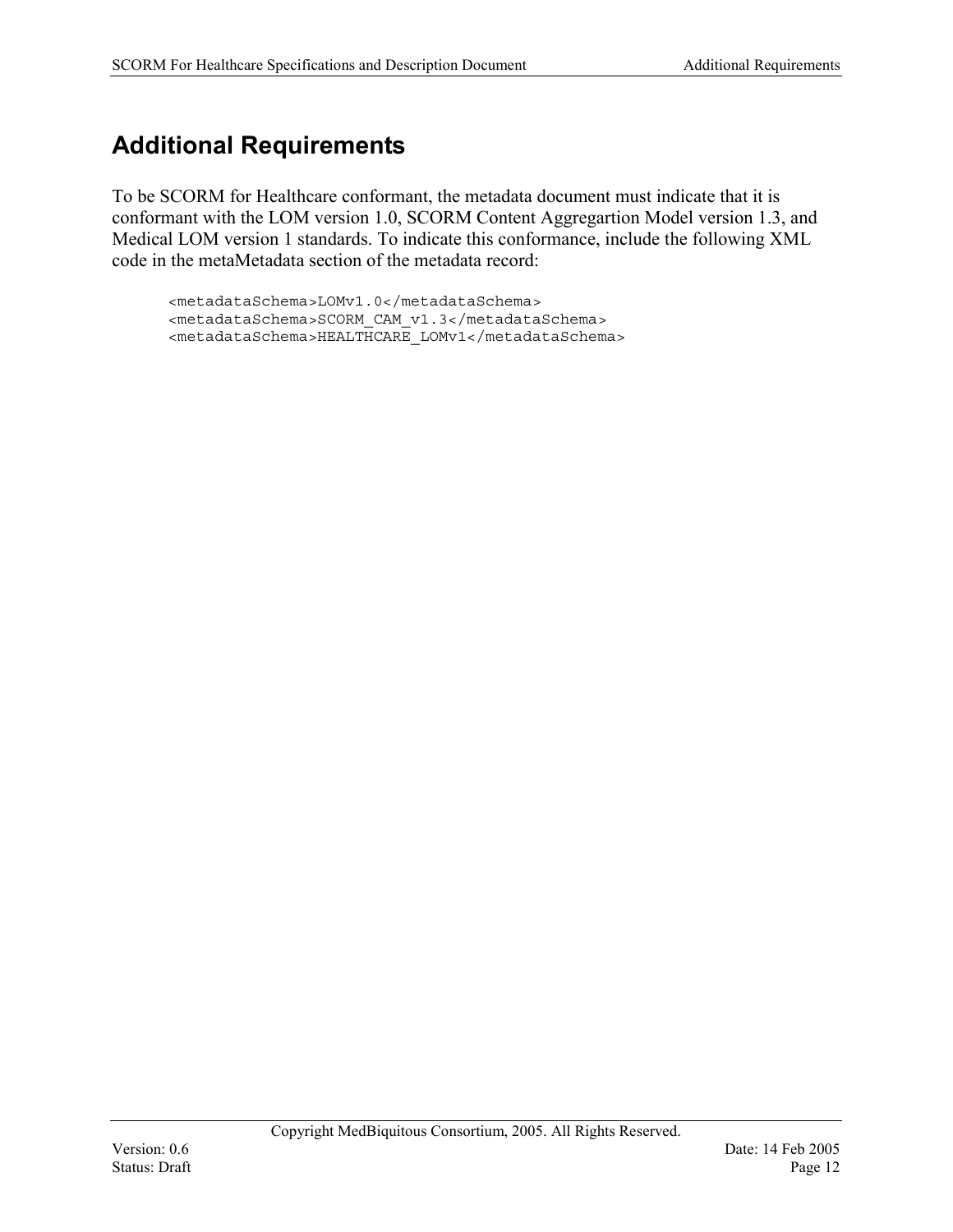### <span id="page-12-0"></span>**Metadata Recommendations**

SCORM for Healthcare provides a great deal of flexibility with regard to metadata. Some elements are required; many others are optional. To facilitate cross-organization content search and discovery, we recommend using the following elements for healthcare educational content. The table below specifies whether the metadata is recommended for use with SCO or Asset metadata. Any elements recommended or required for SCO metadata are also recommended or required for Content Organization and Activity metadata.

Many of these metadata elements may be completed by automated systems to reduce the burden on content authors.

| Recommended/<br>Required | Comments                                                                                                                                                                                             |
|--------------------------|------------------------------------------------------------------------------------------------------------------------------------------------------------------------------------------------------|
| Required                 |                                                                                                                                                                                                      |
| Required                 |                                                                                                                                                                                                      |
| Required                 | MedBiquitous recommends using a URI as the<br>identifier entry unless your organization uses<br>Digital Object Identifiers (DOIs) or other<br>persistent unique identifiers.                         |
| Required                 |                                                                                                                                                                                                      |
| Required                 |                                                                                                                                                                                                      |
| Required                 | MedBiquitous recommends using keywords<br>from UMLS, preferably from SNOMED. For<br>taxonomy-enabled systems, indicate the unique<br>identifier for the keyword using the classification<br>element. |
| Required                 |                                                                                                                                                                                                      |
| Required                 |                                                                                                                                                                                                      |
| Required                 |                                                                                                                                                                                                      |
| Recommended              |                                                                                                                                                                                                      |
| Recommended              | Use with SCORM for Healthcare vocabulary to<br>identify authors, reviewers, and publisher.                                                                                                           |
| Recommended              |                                                                                                                                                                                                      |
| Recommended              | When the role is publisher, this indicates the<br>date of publication.<br>When the role is reviewer, this indicates the<br>date of last review.                                                      |
| Required                 |                                                                                                                                                                                                      |
| Required                 |                                                                                                                                                                                                      |
| Required                 |                                                                                                                                                                                                      |
|                          |                                                                                                                                                                                                      |

#### Recommended SCO Metadata Elements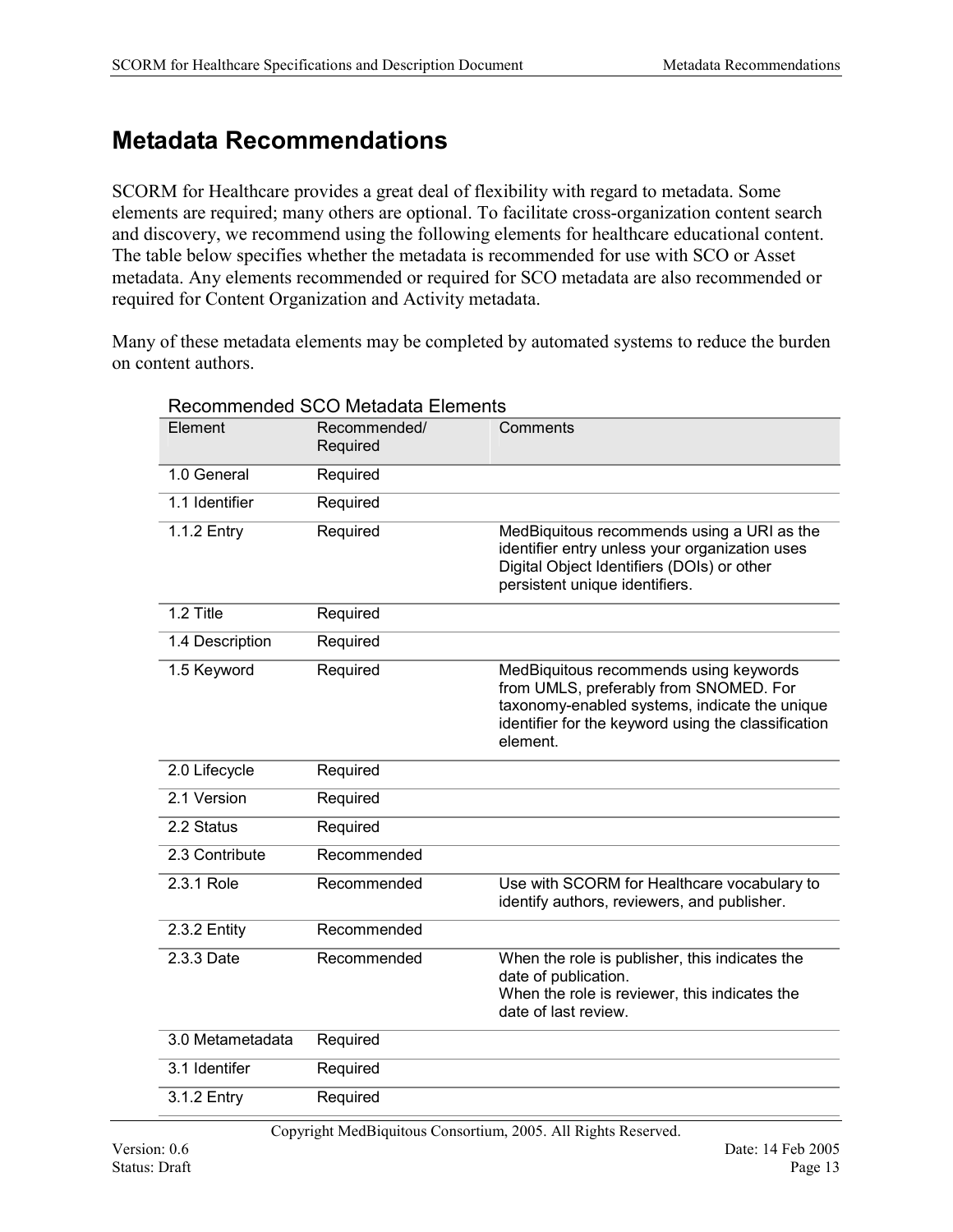| Element                                        | Recommended/ | Comments                                                                                                                                                                            |
|------------------------------------------------|--------------|-------------------------------------------------------------------------------------------------------------------------------------------------------------------------------------|
|                                                | Required     |                                                                                                                                                                                     |
| 3.2 Contribute                                 | Recommended  | Recommended to support federated<br>repositories using the OAI protocol.                                                                                                            |
| 3.2.1 Role                                     | Recommended  | Creator value is recommended to indicate the<br>organization creating the metadata record.                                                                                          |
| 3.2.2 Entity                                   | Recommended  | The organization creating the metadata record.                                                                                                                                      |
| 3.2.3 Date                                     | Recommended  | The date the metadata record was created.<br>Recommended to support federated<br>repositories using the OAI protocol.                                                               |
| 3.3 Metadata<br>Schema                         | Required     |                                                                                                                                                                                     |
| 4.0 Technical                                  | Required     |                                                                                                                                                                                     |
| 4.1 Format                                     | Required     |                                                                                                                                                                                     |
| 5.0 Educational                                | Recommended  |                                                                                                                                                                                     |
| 5.6 Context                                    | Recommended  | Use with SCORM for Healthcare vocabulary to<br>indicate the audience and educational level<br>within health professions education.                                                  |
| 6.0 Rights                                     | Required     |                                                                                                                                                                                     |
| 6.1 Cost                                       | Required     |                                                                                                                                                                                     |
| 6.2 Copyright and<br><b>Other Restrictions</b> | Required     |                                                                                                                                                                                     |
| 6.3 Description                                | Recommended  | Use to describe or reference copyright and cost<br>information.                                                                                                                     |
| 9.0 Classification                             | Recommended  | Use to describe learning objectives and<br>competencies.                                                                                                                            |
|                                                |              | Advanced: Can also be used for referencing<br>drug lists, clinical guidelines, level of evidence<br>taxonomies, medical taxonomies, and<br>curriculum using the Taxon Path element. |
| 9.1 Purpose                                    | Recommended  | Use with SCORM for Healthcare vocabulary for<br>advanced references. Use SCORM vocabulary<br>to indicate educational objective or competency.                                       |
| 9.3 Description                                | Recommended  | Use to describe learning objectives and<br>competencies.                                                                                                                            |
| 10 Healthcare<br>Metadata                      | Recommended  |                                                                                                                                                                                     |
| 10.1 Healthcare<br>Education                   | Recommended  |                                                                                                                                                                                     |
| 10.1.1 Expiration<br>Date                      | Recommended  |                                                                                                                                                                                     |
| 10.1.2 Credits                                 | Recommended  |                                                                                                                                                                                     |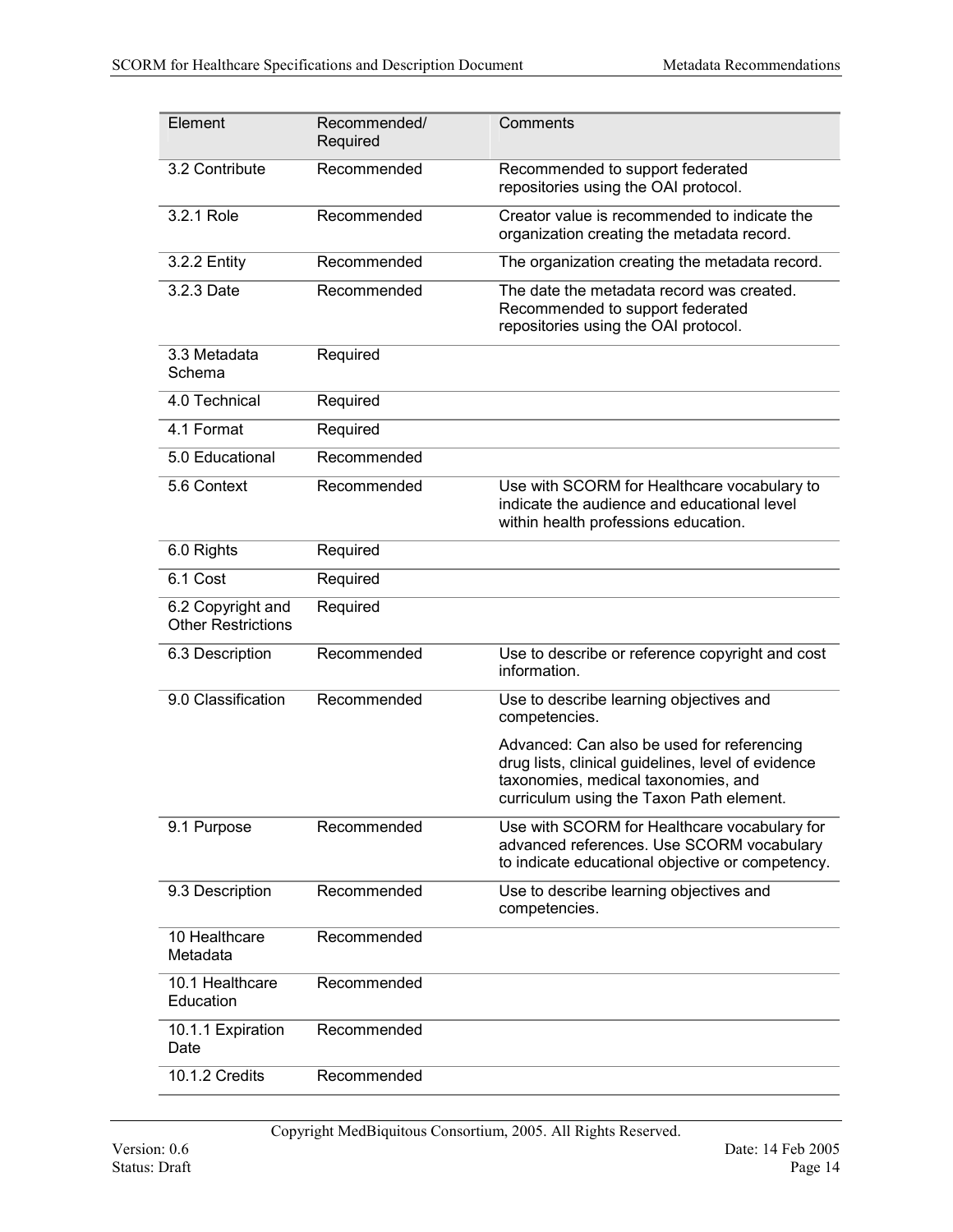| Element                                              | Recommended/<br>Required | Comments |
|------------------------------------------------------|--------------------------|----------|
| 10.1.3 Off Label<br>Use                              | Recommended              |          |
| 10.1.4 Off Label<br>Description                      | Recommended              |          |
| 10.1.5 Commercial<br>Support                         | Recommended              |          |
| 10.1.6 Commercial<br>Support<br>Acknowledgement      | Recommended              |          |
| 10.1.7 Provider<br>Relationship                      | Recommended              |          |
| 10.1.8 Provider<br>Relationship<br><b>Disclosure</b> | Recommended              |          |
| 10.1.9 Faculty<br>Relationship                       | Recommended              |          |
| 10.1.10 Faculty<br>Relationship<br><b>Disclosure</b> | Recommended              |          |